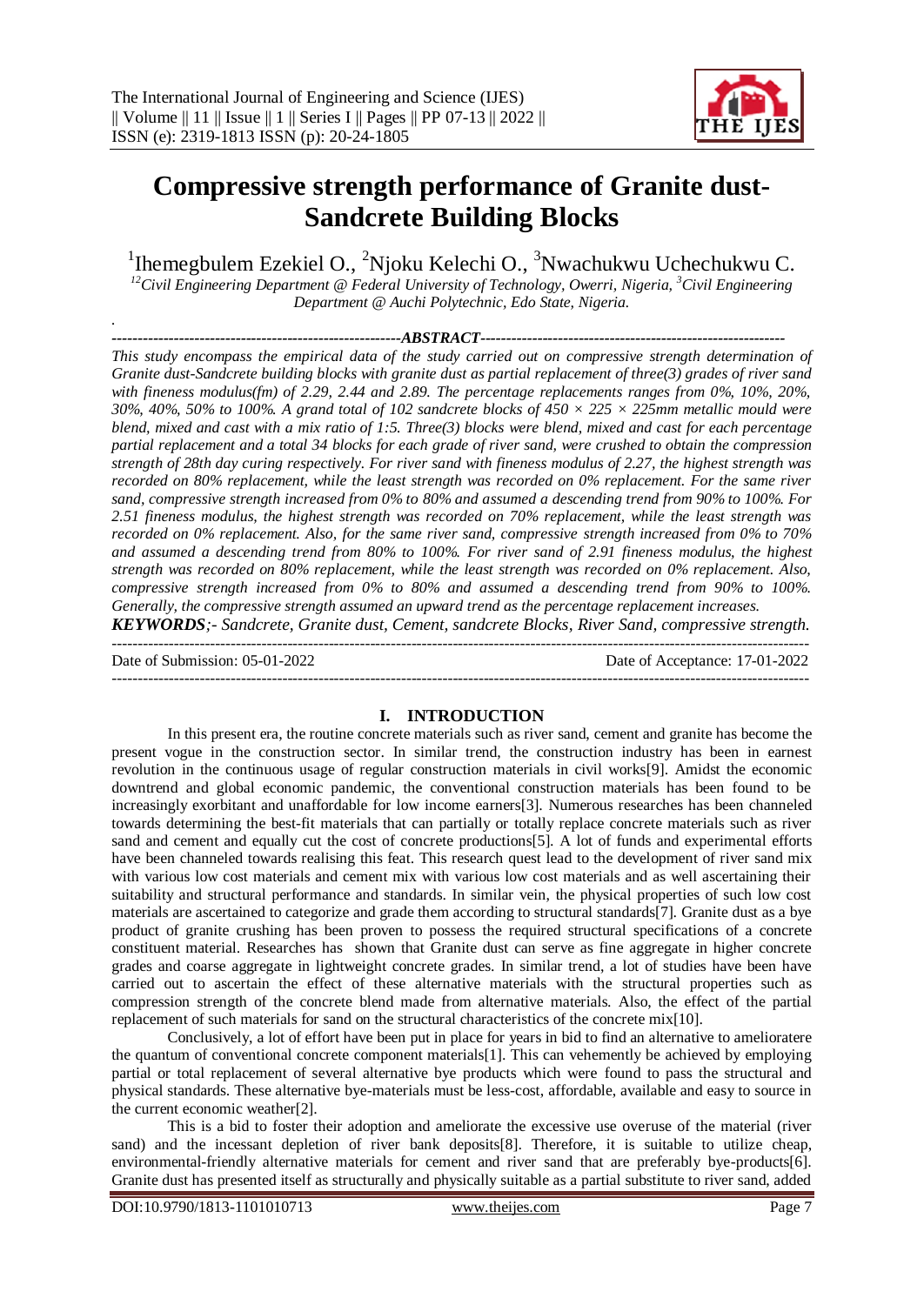to its structural benefits and contribution to the overall sandcrete sample[4]. In recent times, Granite dust has been employed for various civil works in the construction sector such as highway pavement, production of civil work materials such as light weight aggregates, bricks and marbles.

In this study, the focal point is to determine the variational model between the compressive strength of the blocks and that of the percentage replacements.

# **II. MATERIALS AND METHODS**

# **2.1 Cement**

OPC cement otherwise known as Ordinary Portland Cement from the Ashaka Portland Cement Company, Ashaka, Gombe state of Nigeria with their chemical characteristics in line with british standard.

## **2.2 Water**

A potable, colourless, odourless and tasteless potable water that was utilized for this study. It was free from debris, synthetic matter and other contaminates. The water was sourced from ground water within the catchment of Owerri city, Imo state, Nigeria.

## **2.3 River Sand**

A river sand devoid of silt, debris, clay, grease and any chemo-organic substances. The river sands were sourced from Nwaorie river, located in Owerri municipal, Imo State, Nigeria.

The three grades of river sands utilised in this study had specific gravity of 2.48, 2.6 and 2.76 respectively; mean bulk density of 0.96g/ml, 0.97g/ml and 0.99g/ml respectively; fineness modulus of 2.29, 2.44 and 2.89; the percentage mean water absorption were 2.2%, 2.12 and 2.09% and mean moisture content of 0.95%, 0.92 and 0.93%. The coefficient of uniformity of the sand was 2.1, 2.5 and 3.01.

## **2.4 Granite Fines**

The granite fines or dusts were gotten from a Quarry site located at Ishiagu in Ebonyi State of Nigeria. The specific gravity of the granite fines was 2.55; bulk density of 0.92g/ml ; percentage water absorption of 2.65% ; fineness modulus of 3.41 and the average moisture content was 0.51%. The coefficient of uniformity of the granite fines was 12.1.

## **2.4 Metallic Block Mould**

The block mould utilised for casting is a metallic mould with a measuring  $450\times225\times225$ mm.

# **2.5 Physical Analysis Of Materials:**

The constituent sandcrete elements employed in this study were analysed to ascertain the following physical behaviours: sieve analysis, bulk unit weight, specific gravity, and water absorption percentage.

### **2.6 Granite Dust-Sandcrete Cube Production**

A total of 102 sandcrete blocks samples with size of  $450 \times 225 \times 225$  mm. were cast for this study using a partial replacement of granite fines of 0percent, 10%, 20%, 30 %, 40%, 50% to 100%. The mix ratio used is 1:5 and water - cement ratio of 0.4 and 0.5 respectively. The procedural steps involved in the production of the blocks samples are stated as below:

i. Determine the sundried granite dust, cement, water and river sand with the aid of mechanical weighing balance in line with the stipulated blend ratios of 1:5.

ii. Batch each component material by weight in line with the stipulated blend ratio to give about 3 block sampes for each percentage replacement.

iii. Blend all the weighed components aggregates in a container.

iv. Spray the weighed water on the blend materials using a shovel to achieve the proper homogenous mix. Then reweigh the mixed mortar.

v. Prepare the cube mould by cleaning and rubbing the internal wall surface with grease.

vi. Pour the weighed mix uniformly and in layers. Apply pressure to compact it into the metallic mould using a metallic rammer for about 20times until the mixture reaches its maximum density while in the mould.

vii. Allow the fresh sandcrete Block specimen remain in mould for 24hrs and demould it carefully, to be cured for 28days by emersing them in a curing tank.

viii. The same procedure were repeated for the other replacement of 0%, 10%, 20%, 30%, 40% to 100% respectively.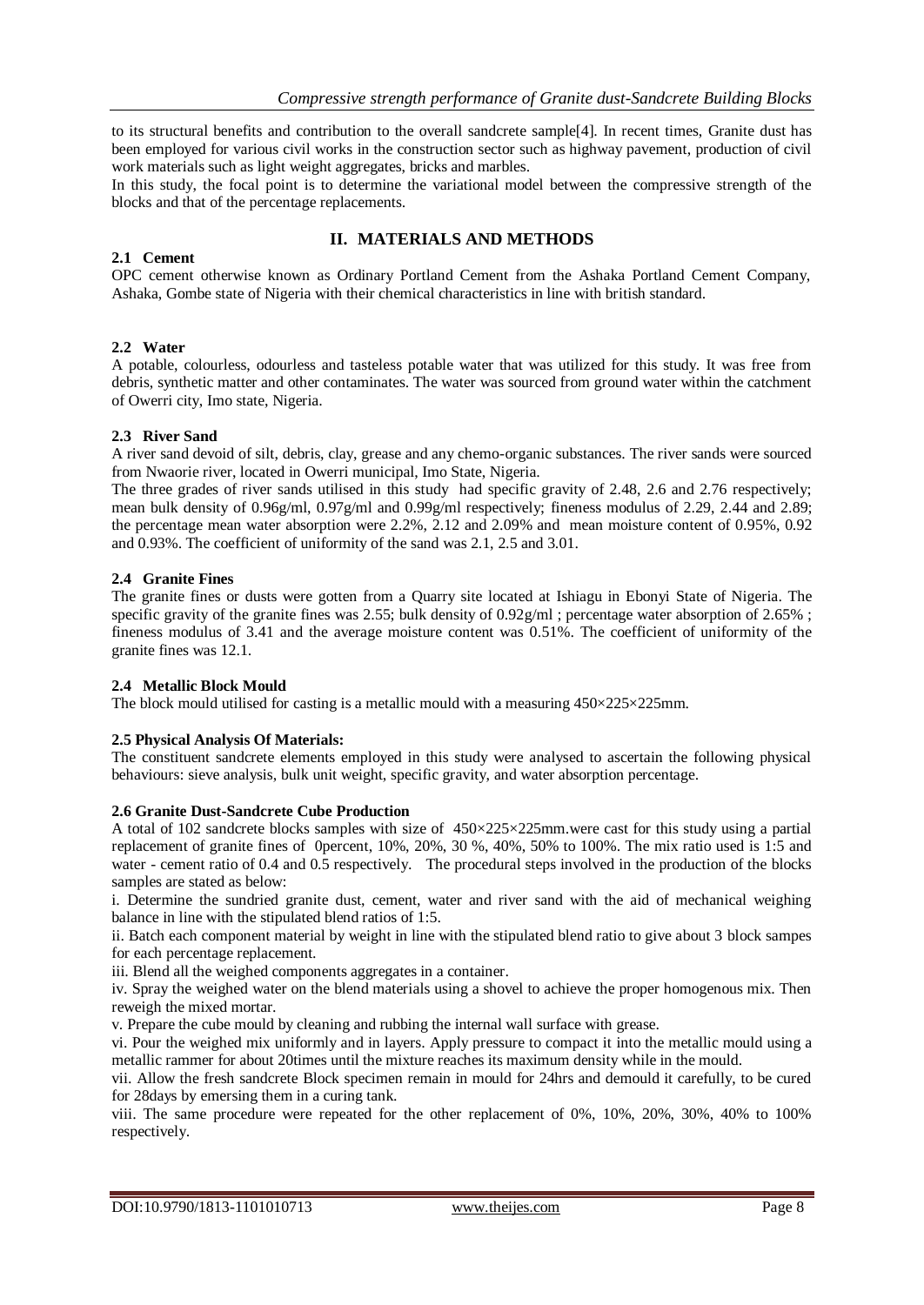# **III. RESULT VIEW**

The results of this study are presented on Table 1a to Table 2c and Figure 1 to Figure 3.

| Table Ta, Riiz proportion for Gramic aust-bandereic Diock |             |         |          |          |          |          |
|-----------------------------------------------------------|-------------|---------|----------|----------|----------|----------|
| $\frac{0}{0}$<br>Replacement                              | $0\%$       | $10\%$  | 20%      | 30%      | 40 %     | 50 %     |
|                                                           |             |         |          |          |          |          |
| <b>Blend Ratio</b>                                        | 0.55:1:5    | 0.6:1:5 | 0.65:1:5 | 0.75:1:5 | 0.85:1:5 | 0.95:1:5 |
| Water(kg)                                                 | 1.57        | 1.57    | 1.88     | 2.05     | 2.36     | 2.52     |
| Cement(kg)                                                | 3.50        | 3.500   | 3.44     | 3.44     | 3.38     | 3.35     |
| Aggregate(kg)                                             | 20.94       | 20.94   | 20.66    | 20.53    | 20.26    | 20.13    |
| <b>River Sand(kg)</b>                                     | 20.94       | 18.85   | 16.53    | 14.37    | 12.16    | 10.07    |
| Granite dust $(kg)$                                       | $\mathbf 0$ | 2.10    | 4.13     | 6.16     | 8.10     | 10.07    |

#### Table 1a and Table 1b shows Mix proportion for Granite dust-Sandcrete Block **Table 1a: Mix proportion for Granite dust-Sandcrete Block**

# **Table 1b: Mix proportion for Granite dust-Sandcrete Building Blocking**

| $%$ replacement       | 60 %     | 70 %    | 80 %     | 90%     | $100\%$     |
|-----------------------|----------|---------|----------|---------|-------------|
| <b>Blend Ratio</b>    | 1.05:1:5 | 1.1:1:5 | 1.15:1:5 | 1.2:1:5 | 1.25:1:5    |
| Water(kg)             | 2.67     | 2.96    | 3.11     | 3.25    | 3.39        |
| Cement(kg)            | 3.33     | 3.29    | 3.27     | 3.25    | 3.23        |
| Aggregate(kg)         | 20.00    | 19.75   | 19.62    | 19.5    | 19.38       |
| <b>River Sand(kg)</b> | 8.00     | 5.93    | 3.92     | 1.95    | $\mathbf 0$ |
| Granite dust(kg)      | 12.00    | 13.83   | 15.7     | 17.55   | 19.38       |

Table 2a, Table 2b and Table 2c shows Compressive Strength Result of Granite dust-Sandcrete Block with river sand of fineness modulus of 2.27, 2.51 & 2.94 respectively

| Table 2a: 28th day Compressive Strength Result of Granite dust-Sandcrete Blocks with river sand of 2.27 |
|---------------------------------------------------------------------------------------------------------|
| fineness modulus                                                                                        |

| $\frac{0}{0}$<br>Replacement | <b>Average Weight(kg)</b> | Average failure<br>Load(N) | Area $(mm^2)$ | Compressive<br>Strength( $N/mm^2$ ) |
|------------------------------|---------------------------|----------------------------|---------------|-------------------------------------|
| 0%                           | 2.5                       | 244000                     | 22500         | 10.84                               |
| 10%                          | 2.5                       | 246666.6                   | 22500         | 10.96                               |
| 20%                          | 2.44                      | 264000                     | 22500         | 11.73                               |
| 30%                          | 2.5                       | 280000                     | 22500         | 12.44                               |
| 40%                          | 2.47                      | 300000                     | 22500         | 13.33                               |
| 50%                          | 2.49                      | 326666                     | 22500         | 14.52                               |
| 60%                          | 2.45                      | 356000                     | 22500         | 15.82                               |
| 70%                          | 2.46                      | 342666.7                   | 22500         | 15.23                               |
| 80%                          | 2.5                       | 396000                     | 22500         | 17.60                               |
| 90%                          | 2.52                      | 362000                     | 22500         | 16.09                               |
| 100%                         | 2.47                      | 356000                     | 22500         | 15.82                               |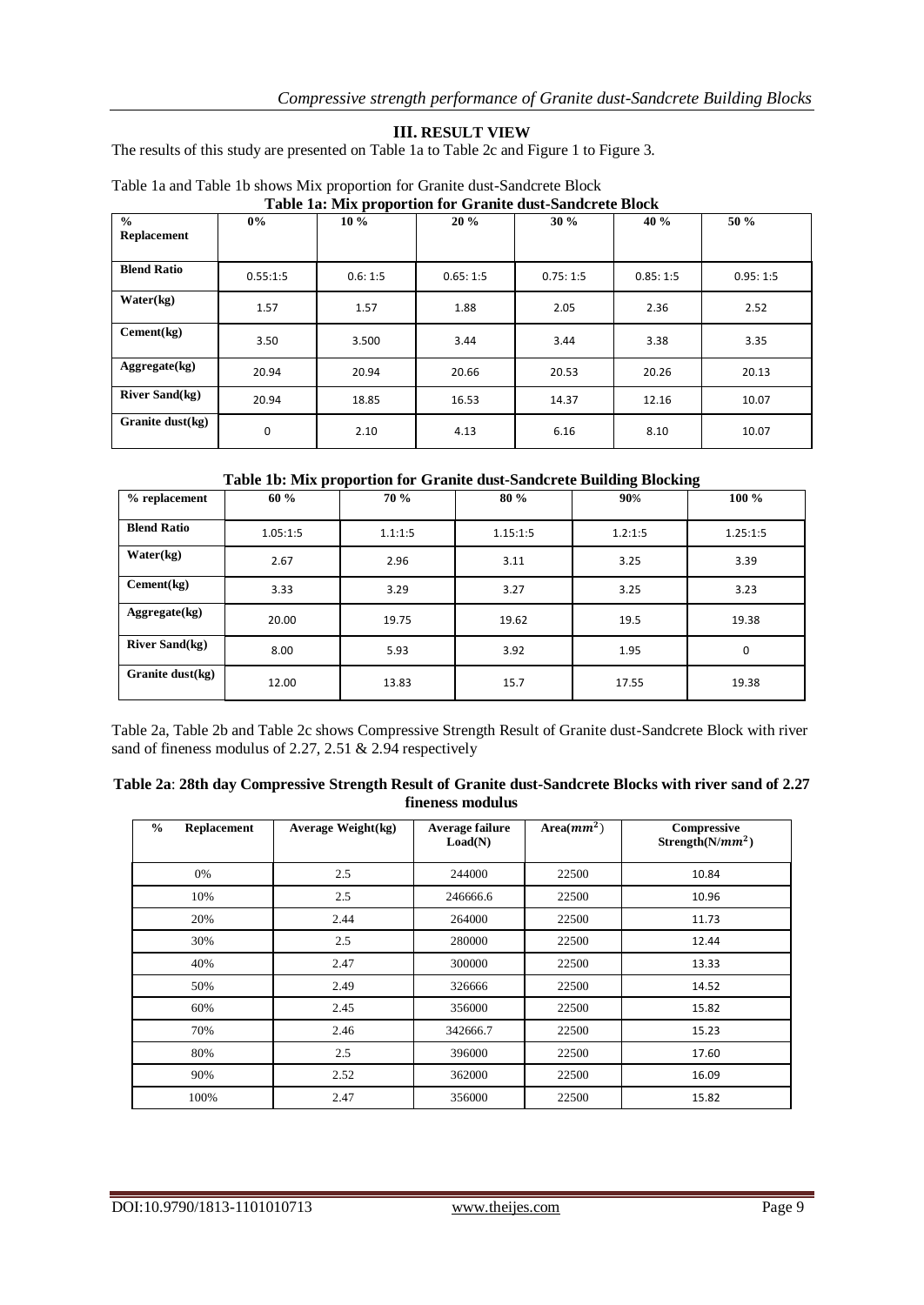| $\frac{0}{0}$<br>Replacement | Average<br>Weight(kg) | Average failure<br>Load(N) | Area $(mm^2)$ | Compressive Strength( $N/mm^2$ ) |
|------------------------------|-----------------------|----------------------------|---------------|----------------------------------|
| 0%                           | 2.64                  | 256000                     | 22500         | 11.38                            |
| 10%                          | 2.64                  | 262000                     | 22500         | 11.64                            |
| 20%                          | 2.51                  | 276000                     | 22500         | 12.27                            |
| 30%                          | 2.54                  | 292000                     | 22500         | 12.98                            |
| 40%                          | 2.6                   | 302000                     | 22500         | 13.42                            |
| 50%                          | 2.7                   | 321333                     | 22500         | 14.28                            |
| 60%                          | 2.7                   | 337333                     | 22500         | 14.99                            |
| 70%                          | 2.65                  | 399333                     | 22500         | 17.75                            |
| 80%                          | 2.5                   | 382667                     | 22500         | 17.01                            |
| 90%                          | 2.5                   | 375000                     | 22500         | 16.67                            |
| 100%                         | 2.6                   | 361400                     | 22500         | 16.06                            |

# **Table 2b: 28th day Compressive Strength Result of Granite dust-Sandcrete Blocks with river sand of 2.51 fineness modulus**

# **Table 2c: 28th day Compressive Strength Result of Granite dust-Sandcrete Blocks with river sand of 2.94 fineness modulus**

| % Replacement | Average<br>Weight(kg) | Average failure<br>Load(N) | Area $(mm^2)$ | Compressive Strength $(N/mm^2)$ |
|---------------|-----------------------|----------------------------|---------------|---------------------------------|
| 0%            | 2.35                  | 208666.7                   | 22500         | 9.27407378                      |
| 10%           | 2.25                  | 233333.4                   | 22500         | 10.3703733                      |
| 20%           | 2.26                  | 241333.4                   | 22500         | 10.7259289                      |
| 30%           | 2.25                  | 278666.7                   | 22500         | 12.3851849                      |
| 40%           | 2.3                   | 286000                     | 22500         | 12.7111111                      |
| 50%           | 2.25                  | 296000                     | 22500         | 13.1555556                      |
| 60%           | 2.36                  | 317333.4                   | 22500         | 14.1037067                      |
| 70%           | 2.3                   | 334000                     | 22500         | 14.8444444                      |
| 80%           | 2.35                  | 343333.4                   | 22500         | 15.2592622                      |
| 90%           | $2.2\,$               | 326000                     | 22500         | 14.4888889                      |
| 100%          | 2.38                  | 308000                     | 22500         | 13.6888889                      |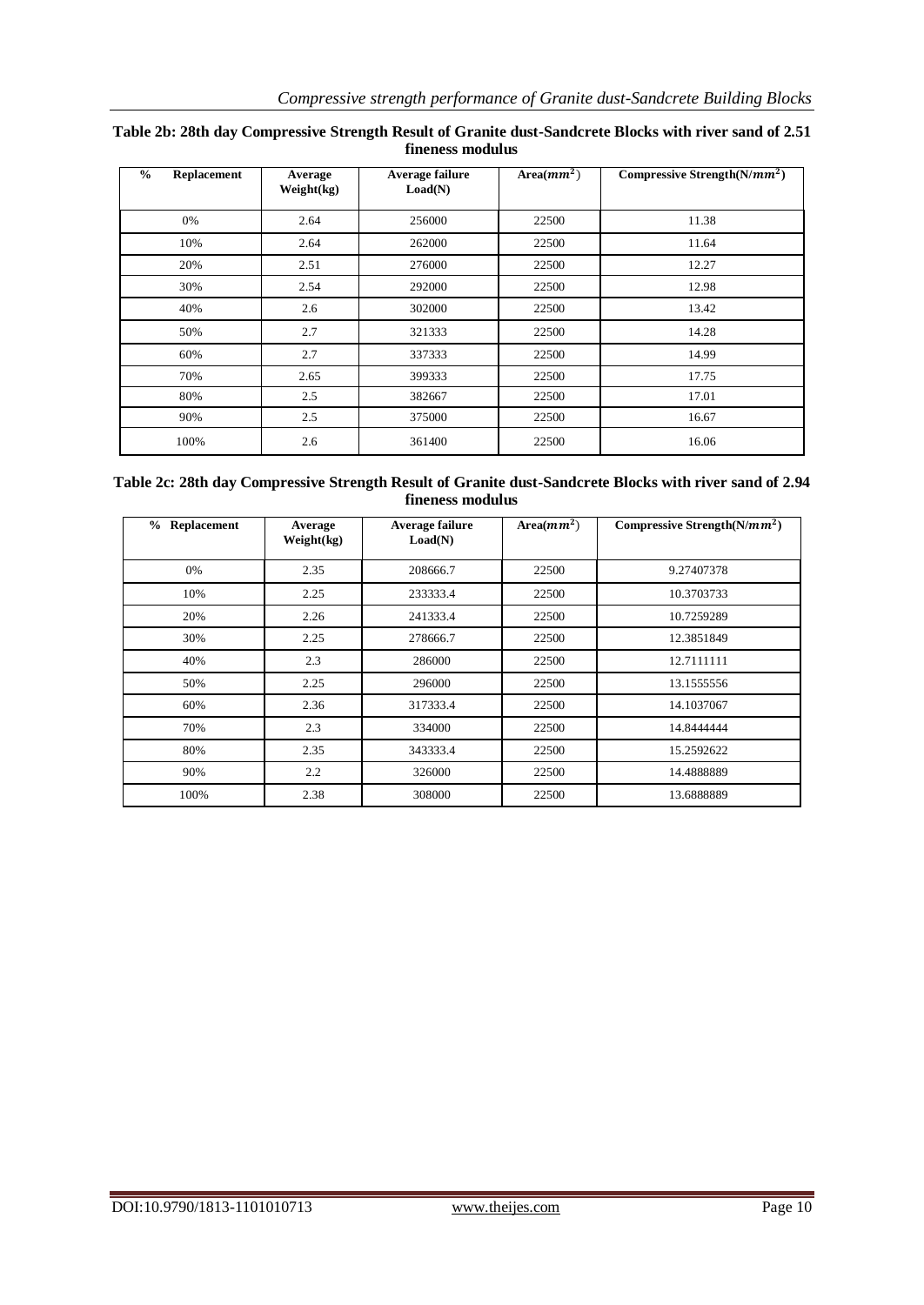

**Figure 1: Linear Co-relationship between compressive strength and percentage replacement for finess modulus of 2.27**



**Figure 2: Linear Co-relationship between compressive strength and percentage replacement for finess modulus of 2.51**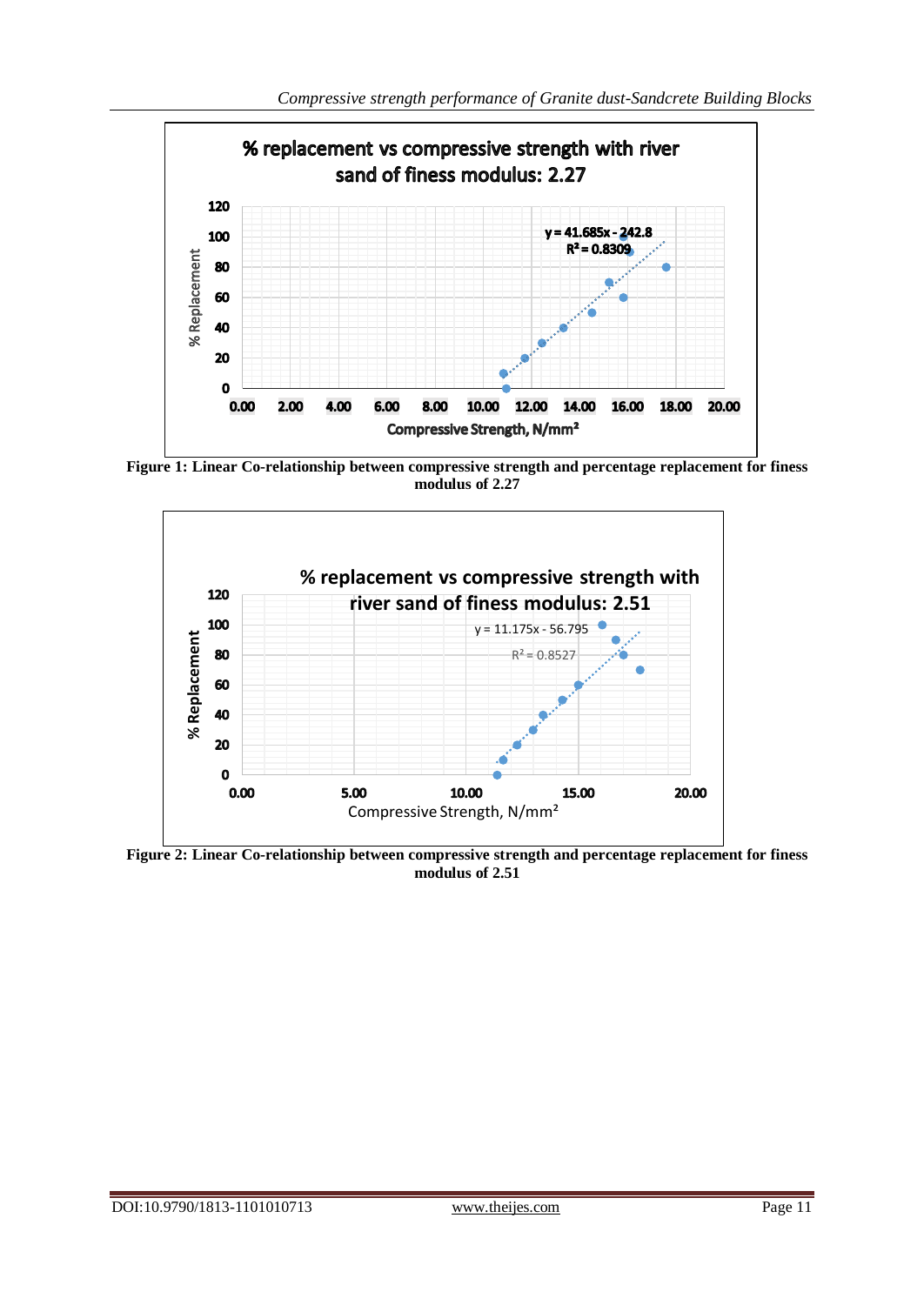

**Figure 3: Linear Co-relationship between compressive strength and percentage replacement for finess modulus of 2.91**

## **IV. DISCUSSION**

Table 1a and Table 1b shows Mix proportion for Granite dust-Sandcrete Block respectively using a blend ratio of 1:5 for using river sand of 2.27, 2.51 and 2.91 fineness modulus respectively. Table 2a and shows the results of the compressive strength of Granite dust-Sandcrete Blocks with river sand of 2.27 fineness modulus. Table 2b shows the results of the compressive strength of Granite dust-Sandcrete Blocks with river sand of 2.51 fineness modulus. Table 2c shows the results of the compressive strength of Granite dust-Sandcrete Blocks with river sand of 2.89 fineness modulus.

Figure 1 shows the Linear Co-relationship between percentage replacement and compressive strength of Granite dust-Sandcrete Blocks with river sand of 2.27 fineness modulus. Also, figure 2 shows the Linear Corelationship between percentage replacement and compressive strength of Granite dust-Sandcrete Blocks with river sand of 2.51 fineness modulus. Lastly, shows the Linear Co-relationship between percentage replacement and compressive strength of Granite dust-Sandcrete Blocks with river sand of 2.89 fineness modulus. From the linear graph, the correlation model were obtained as:  $y = 41.685x - 242.8$ ,  $y = 11.175x - 56.7& y = 20.522x - 16.52x$ 95.27 for fineness modulus of 2.27, 2.51 and 2.94 respectively. The linear coefficient were 0.83, 0.85 and 0.86 for the linear model of the percentage replacement and that of compressive strength for the 3 river sands respectively.

## **V. CONCLUSION**

From Table 2a, the highest strength was recorded on 80% replacement, while the least strength was recorded on 0% replacement. From the same Table 2a, compressive strength increased from 0% to 80% and assumed a descending trend from 80% to 100%. From the Table 2b, the highest strength was recorded on 70% replacement, while the least strength was recorded on 0% replacement. Also, in line with Table 2b, compressive strength increased from 0% to 70% and assumed a descending trend from 80% to 100%. From the Table 2c, the highest strength was recorded on 80% replacement, while the least strength was recorded on 0% replacement. Also, in line with Table 2c, compressive strength increased from 0% to 80% and assumed a descending trend from 80% to 100%. Generally, from Figure 1, Figure 2 & Figure 3, the compressive strength assumed an upward trend as the percentage replacement increases.

## **REFERENCE**

- [1]. Anscombe francis .J.(1973). Graphs in Statistical Analysis. The American Statisticians 27, 17-18.
- [2]. Baboo Rai (2011).Influence of Marble Powder/Granules in Concrete Mix. International Journal of Civil and Structural Engineering(no.4):827-834.
- [3]. British Standard Institute.(1968).BS 2028,1364 : 1964 Speciications for Precast Concrete Blocks and Quality Control.pp 36.
- [4]. Deodhar.S. (2009).Civil Engineering Materials .Darya Ganj,New Delhi:Khanna Publishers.
- [5]. Dietrich Cornellius Frank. (1991). Uncertainty, Calibration and Probability. The Statistics of Scientific and Industrial Measurement 2,331.
- [6]. Lunt.M.G. (1980). Stabilized soil blocks for building. Overseas Building Notes, Building Research Establishment, Gartson.
- [7]. Manasseh Joel.(2010). Use of crushed Granite fine as Replacement to River Sand in Concrete Production. Leonardo Electronics Journal of Practice and Technologies 17,85-96.